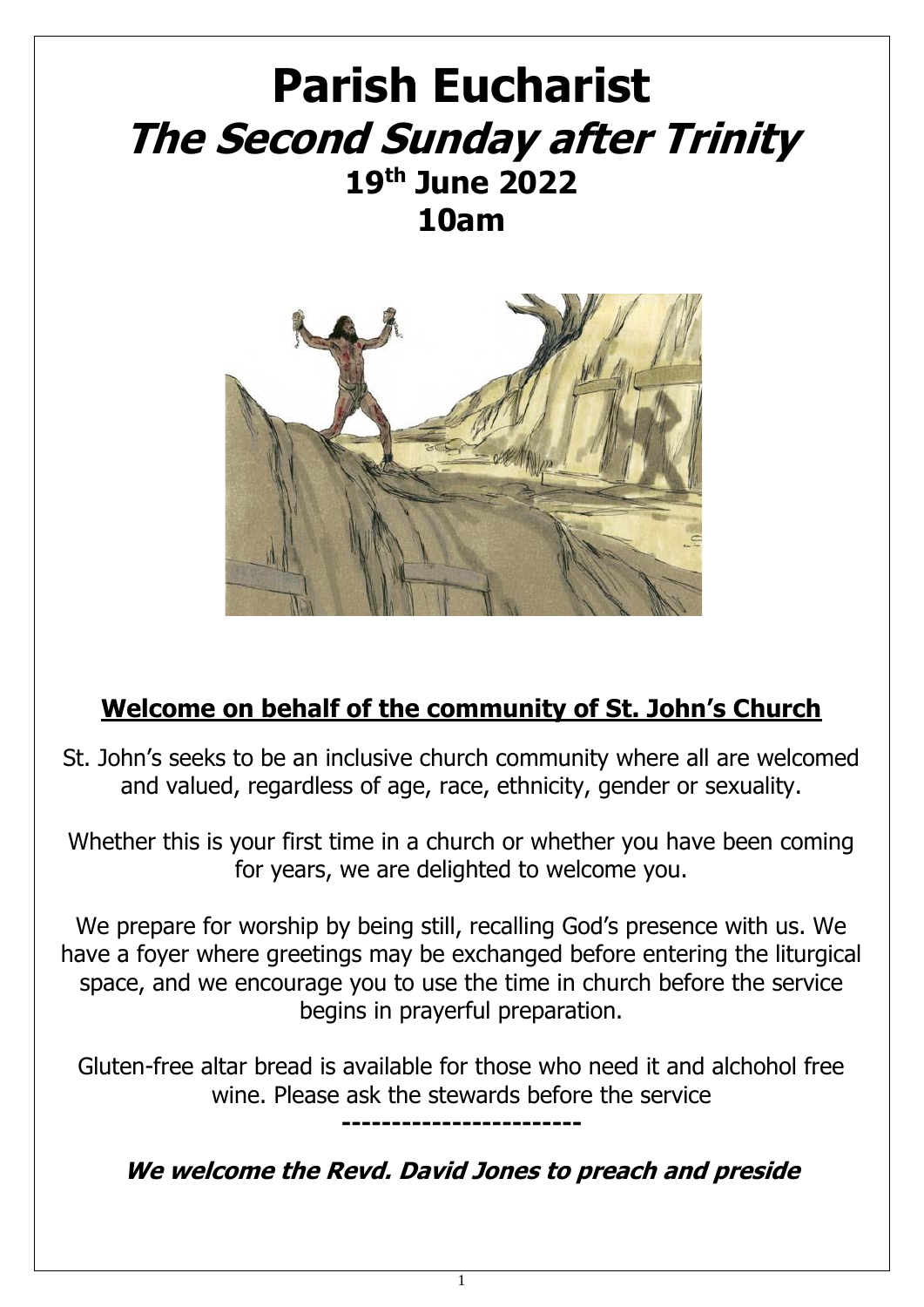#### HYMN

**All my hope on God is founded, all my trust he shall renew; he, my guide through changing order, only good and only true: God unknown, he alone calls my heart to be his own.**

**Human pride and earthly glory, sword and crown betray his trust; all that human toil can fashion, tower and temple, fall to dust. But God's power, hour by hour, is my temple and my tower.**

**Day by day our mighty giver grants to us his gifts of love; in his will our souls find pleasure, leading to our home above: love shall stand at his hand, joy shall wait for his command.**

**Still from Earth to God eternal sacrifice of praise be done; high above all praises praising for the gift of Christ his Son: hear Christ's call, one and all – we who follow shall not fall.**

THE GREETING and INTRODUCTION

 In the name of the Father and the Son and the Holy Spirit  **Amen**

Grace, mercy and peace from God our Father and the Lord Jesus Christ be with you. **and also with you.**

Words of welcome

PRAYERS OF PENITENCE Jesus said, 'Before you offer your gift, go and be reconciled.'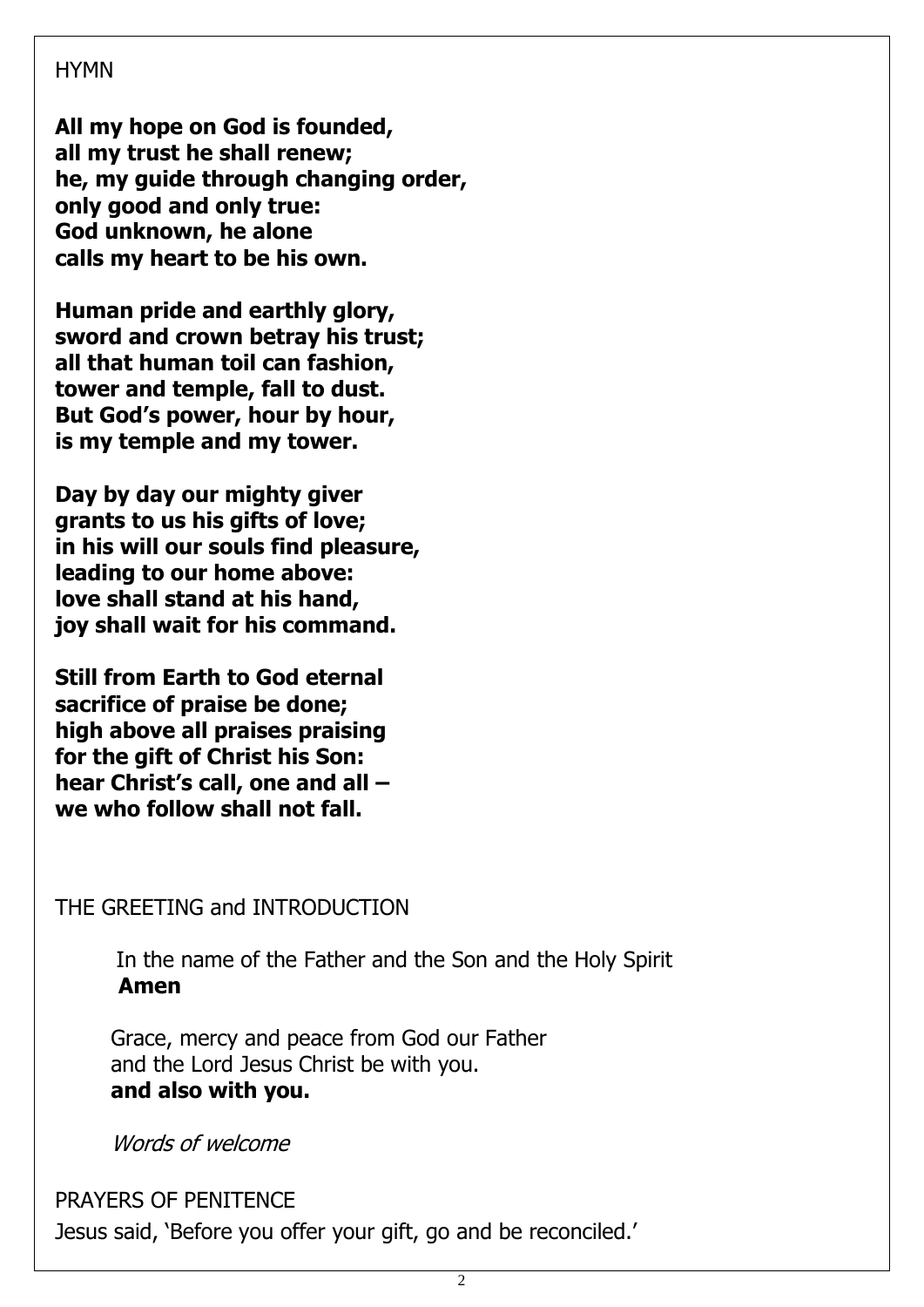As sisters and brothers in God's family, we come together to ask our Father for forgiveness.

God our Father, we come to you in sorrow for our sins. For turning away from you, and ignoring your will for our lives; Father, forgive us: **save us and help us.**

For behaving just as we wish, without thinking of you; Father, forgive us: **save us and help us.**

For failing you by what we do, and think and say; Father, forgive us: **save us and help us.**

For letting ourselves be drawn away from you by temptations in the world about us; Father, forgive us: **save us and help us.**

For living as if we were ashamed to belong to your Son; Father, forgive us: **save us and help us.**

#### THE ABSOLUTION

May the God of love bring us back to himself, forgive *us our* sins, and assure us of his eternal love in Jesus Christ our Lord.

### All **Amen.**

We remain standing to sing the Gloria – a hymn of God's glory.

GLORIA IN EXCELSIS

**Glory to God in the Highest, and peace to his people on earth.**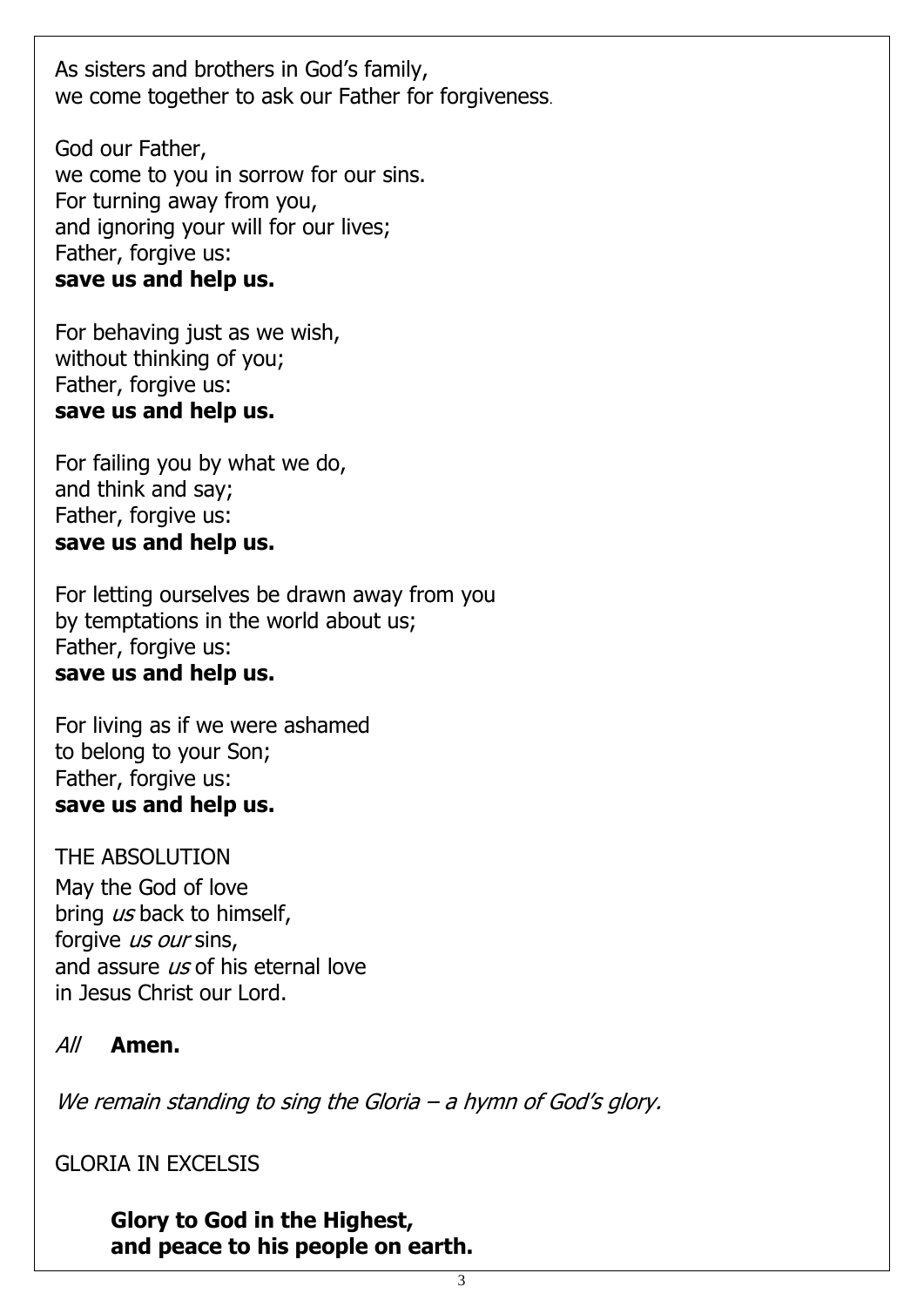**Lord God, heavenly King, almighty God and Father, we worship you, we give you thanks, we praise you for your glory.**

**Lord Jesus Christ, only Son of the Father, Lord God, Lamb of God, you take away the sin of the world: have mercy on us; you are seated at the right hand of the Father: receive our prayer.**

**For you alone are the Holy One, you alone are the Lord, you alone are the Most High, Jesus Christ, with the Holy Spirit, in the glory of God the Father. Amen**

THE COLLECT Let us pray

God of truth, help us to keep your law of love and to walk in ways of wisdom, that we may find true life in Jesus Christ your Son. **Amen.**

We are seated.

THE LITURGY OF THE WORD

THE FIRST READING: Galatians 3: 23-29

Now before faith came, we were imprisoned and guarded under the law until faith would be revealed. Therefore, the law was our disciplinarian until Christ came, so that we might be justified by faith. But now that faith has come, we are no longer subject to a disciplinarian, for in Christ Jesus you are all children of God through faith. As many of you as were baptized into Christ have clothed yourselves with Christ. There is no longer Jew or Greek, there is no longer slave or free, there is no longer male and female; for all of you are one in Christ Jesus. And if you belong to Christ, then you are Abraham's offspring, heirs according to the promise.

### All **Thanks be to God.**

PSALM 32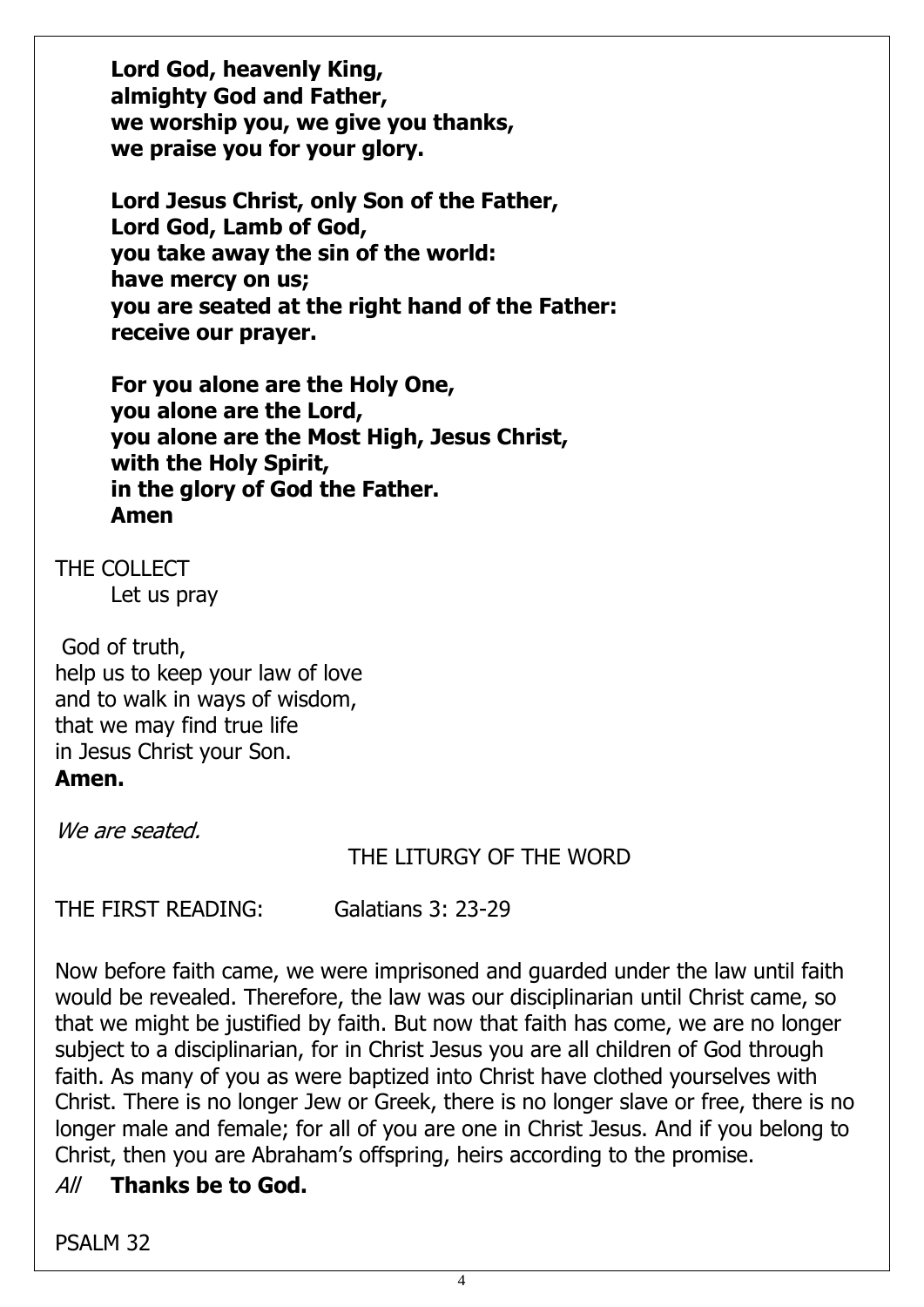# **R/ May your love be upon us, O Lord as we place all our hope in you.**

The word of the Lord is faithful: and all his works to be trusted. The Lord loves justice and right: and fills the earth with his love.

# **R/ May your love be upon us, O Lord as we place all our hope in you.**

The Lord looks on those who revere him: on those who hope in his love. To rescue their souls from death: to keep them alive in famine.

## **R/ May your love be upon us, O Lord as we place all our hope in you.**

Our soul is waiting for the Lord: the Lord is our help and our shield. May your love be upon us, o Lord: as we place all our hope in you.

## **R/ May your love be upon us, O Lord as we place all our hope in you.**

Please stand for our Gospel reading

THE GOSPEL: Luke 8: 26-39

### **Alleluia, alleluia, alleluia.**

Open our heart, O Lord, to accept the words of your Son

### **Alleluia, alleluia, alleluia.**

The Lord be with you **And also with you**

Hear the Gospel of our Lord Jesus Christ according to Luke.

## All **Glory to you, O Lord.**

Then they arrived at the country of the Gerasenes, which is opposite Galilee. As he stepped out on land, a man of the city who had demons met him. For a long time he had worn no clothes, and he did not live in a house but in the tombs. When he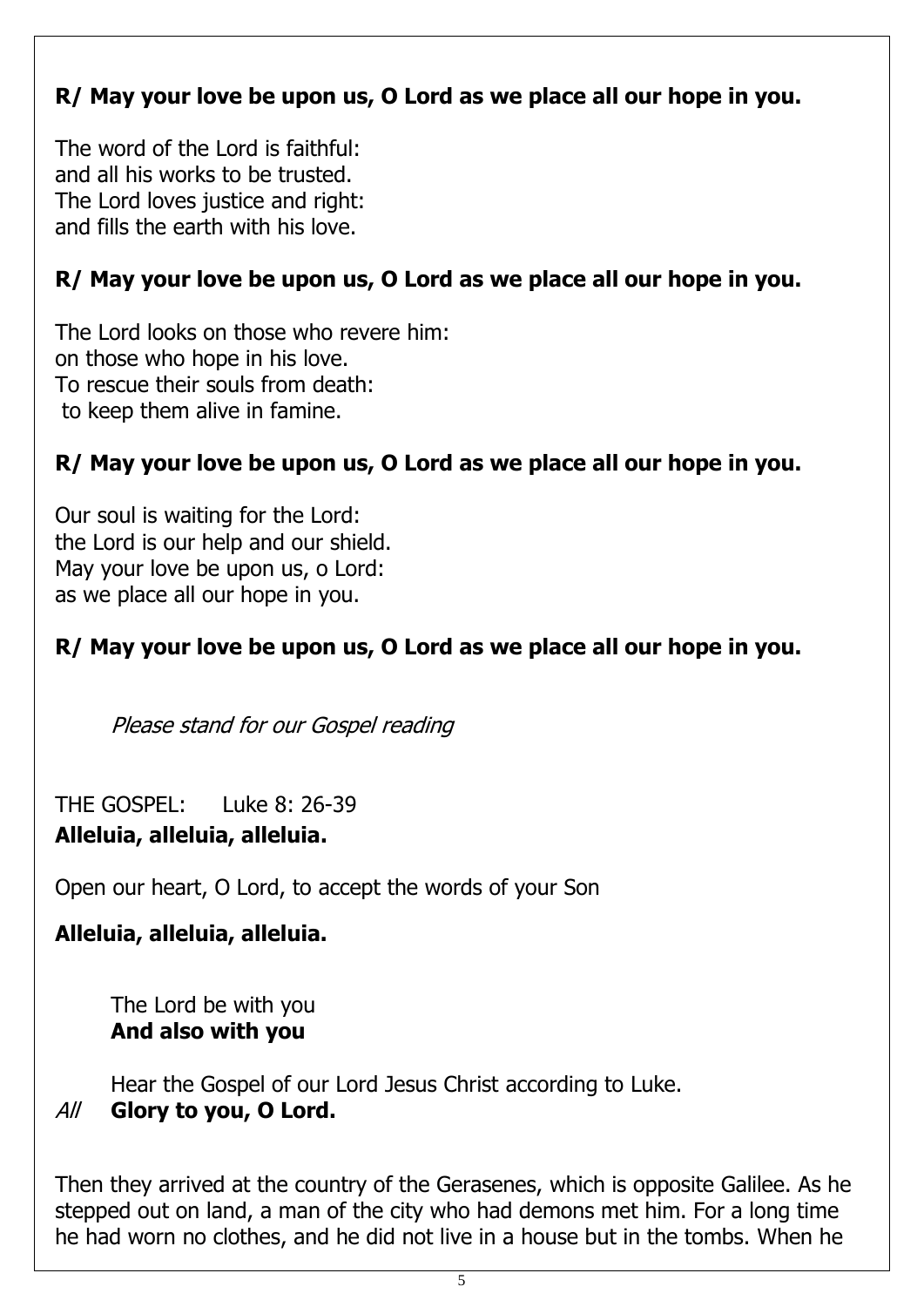saw Jesus, he fell down before him and shouted at the top of his voice, 'What have you to do with me, Jesus, Son of the Most High God? I beg you, do not torment me'— for Jesus had commanded the unclean spirit to come out of the man. (For many times it had seized him; he was kept under guard and bound with chains and shackles, but he would break the bonds and be driven by the demon into the wilds.) Jesus then asked him, 'What is your name?' He said, 'Legion'; for many demons had entered him. They begged him not to order them to go back into the abyss.

Now there on the hillside a large herd of swine was feeding; and the demons begged Jesus to let them enter these. So he gave them permission. Then the demons came out of the man and entered the swine, and the herd rushed down the steep bank into the lake and was drowned.

When the swineherds saw what had happened, they ran off and told it in the city and in the country. Then people came out to see what had happened, and when they came to Jesus, they found the man from whom the demons had gone sitting at the feet of Jesus, clothed and in his right mind. And they were afraid. Those who had seen it told them how the one who had been possessed by demons had been healed. Then all the people of the surrounding country of the Gerasenes asked Jesus to leave them; for they were seized with great fear. So he got into the boat and returned. The man from whom the demons had gone begged that he might be with him; but Jesus sent him away, saying, 'Return to your home, and declare how much God has done for you.' So he went away, proclaiming throughout the city how much Jesus had done for him.

This is the Gospel of the Lord

# All **Praise to you, O Christ.**

After a prayer we sit for the Sermon.

**SERMON** 

After which we stand to affirm our faith

### AFFIRMATION OF FAITH

Do you believe and trust in God the Father source of all being and life, the one for whom we exist? **We believe and trust in him.**

Do you believe and trust in God the Son, who took our human nature, died for us and rose again? **We believe and trust in him.**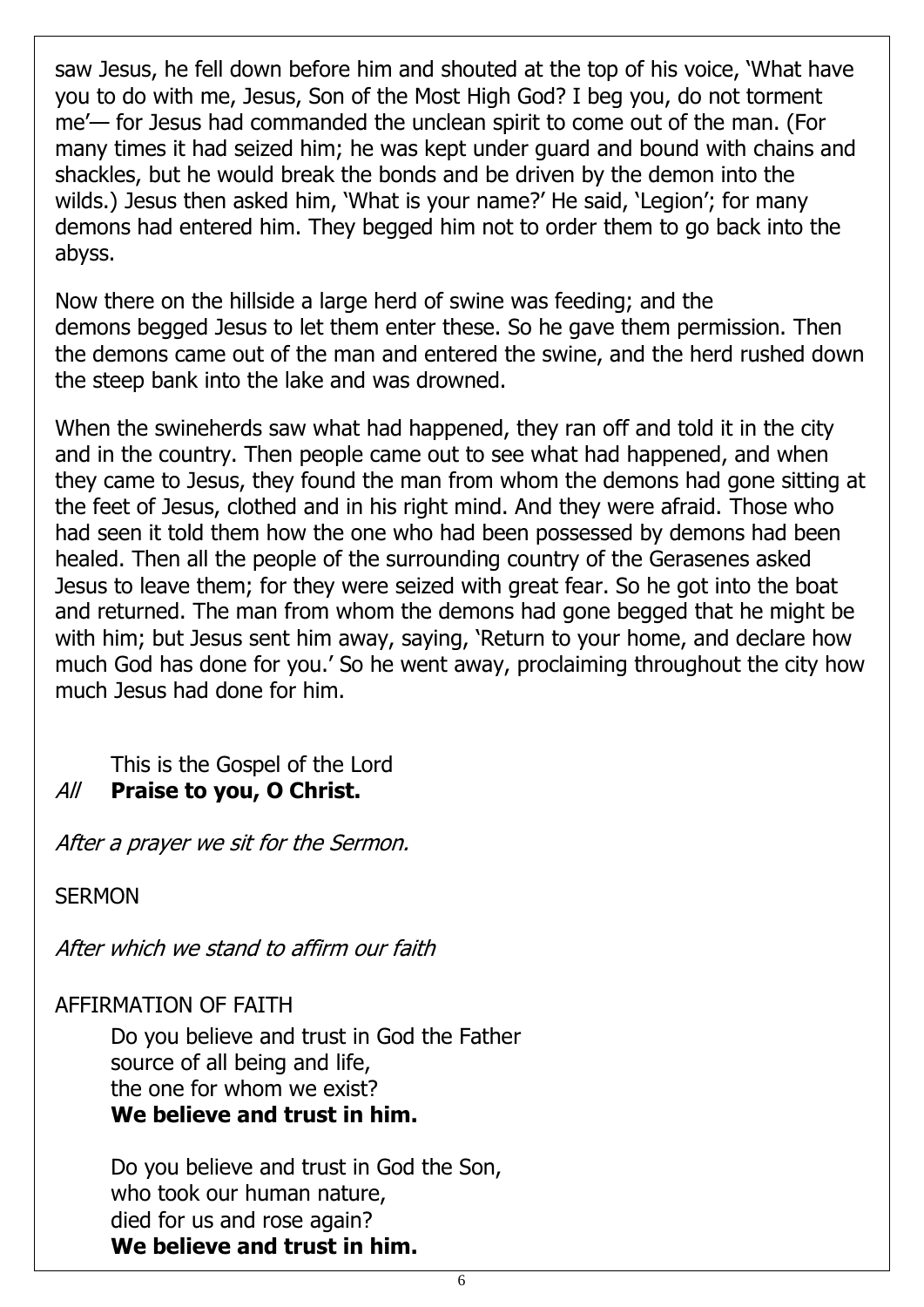Do you believe and trust in God the Holy Spirit, who gives life to the people of God and makes Christ known in the world? **We believe and trust in him.**

This is the faith of the Church. **This is our faith. We believe and trust in one God, Father, Son and Holy Spirit. Amen.**

Please sit or kneel for our intercessions

#### INTERCESSIONS

Let us pray for the world and the Church, and thank God for his goodness.

The following response may be used:

| All | Hear our prayer     |           | Lord, graciously hear us. |
|-----|---------------------|-----------|---------------------------|
|     | Lord, in your mercy | <i>or</i> | Lord, hear us.            |

After the names of the departed have been read out:

Rest eternal grant unto them, O Lord

# All **and let light perpetual shine upon them.**

The prayers may conclude with:

Hail Mary, full of grace, the Lord is with thee. Blessed art thou amongst women and blessed is the fruit of thy womb Jesus.

## All **Holy Mary, Mother of God, pray for us sinners now and at the hour of our death. Amen**

Merciful Father,

All **accept these prayers for the sake of your Son, our Saviour Jesus Christ. Amen.**

# THE LITURGY OF THE SACRAMENT

We stand to receive the Peace.

## THE PEACE God will speak peace to his people, to those who turn to him in their hearts.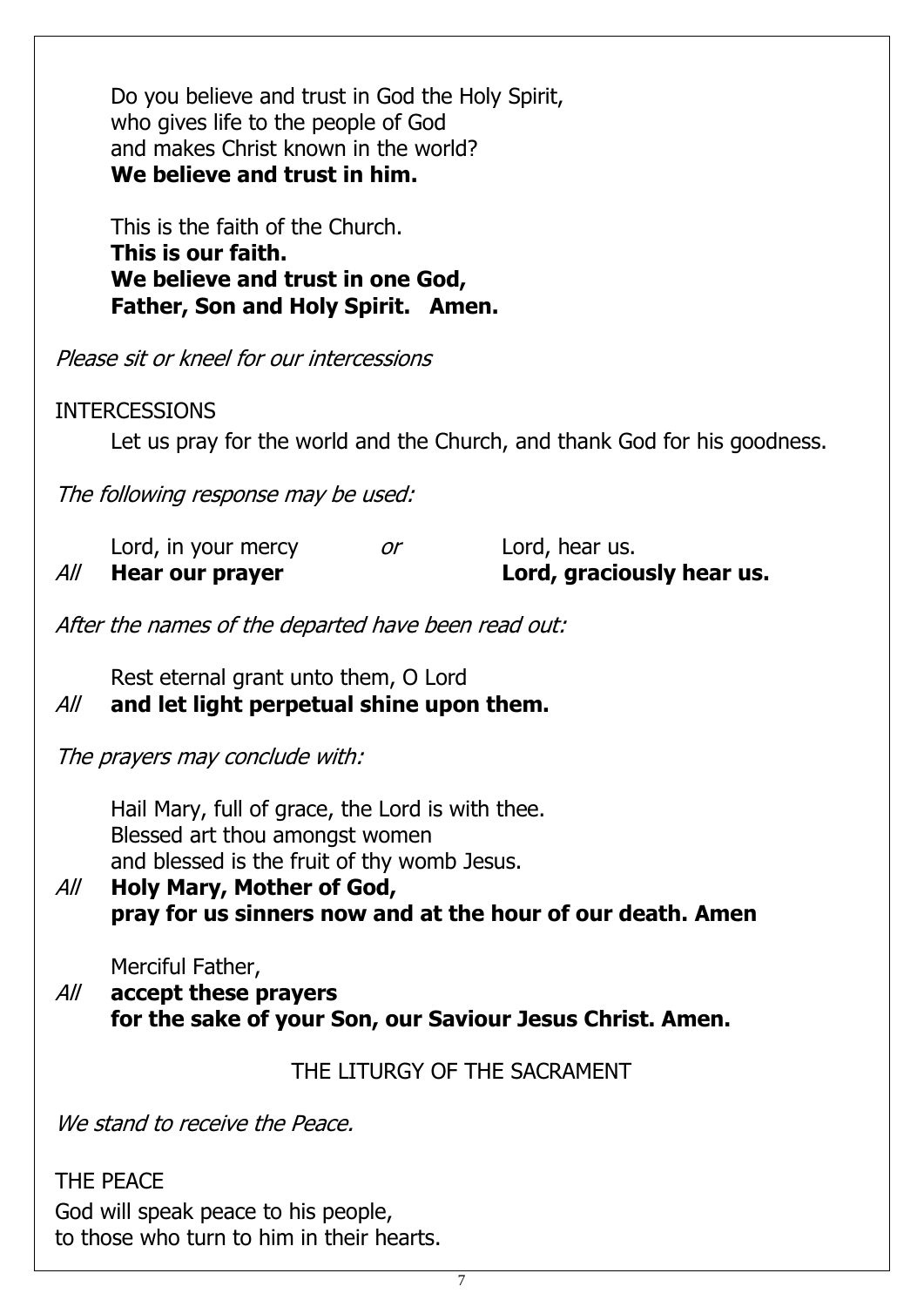The peace of the Lord be always with you.

## All **and also with you.**

We greet one another with a socially distanced sign of peace

A collection is taken and the gifts are brought to the altar as we sing.

#### HYMN

**All heaven declares The glory of the risen Lord Who can compare with The beauty of the Lord Forever He will be The Lamb upon the throne I gladly bow the knee And worship Him alone**

**I will proclaim The glory of the risen Lord Who once was slain To reconcile man to God Forever You will be The Lamb upon the throne I gladly bow the knee And worship You alone**

The gifts are received at the altar.

PRAYER AT THE PREPARATION OF THE TABLE Yours, Lord, is the greatness, the power, the glory, the splendour, and the majesty; for everything in heaven and on earth is yours.

### **All things come from you, and of your own do we give you.**

THE EUCHARISTIC PRAYER The Lord is here. **His Spirit is with us.** Lift up your hearts. **We lift them to the Lord.**

Let us give thanks to the Lord our God.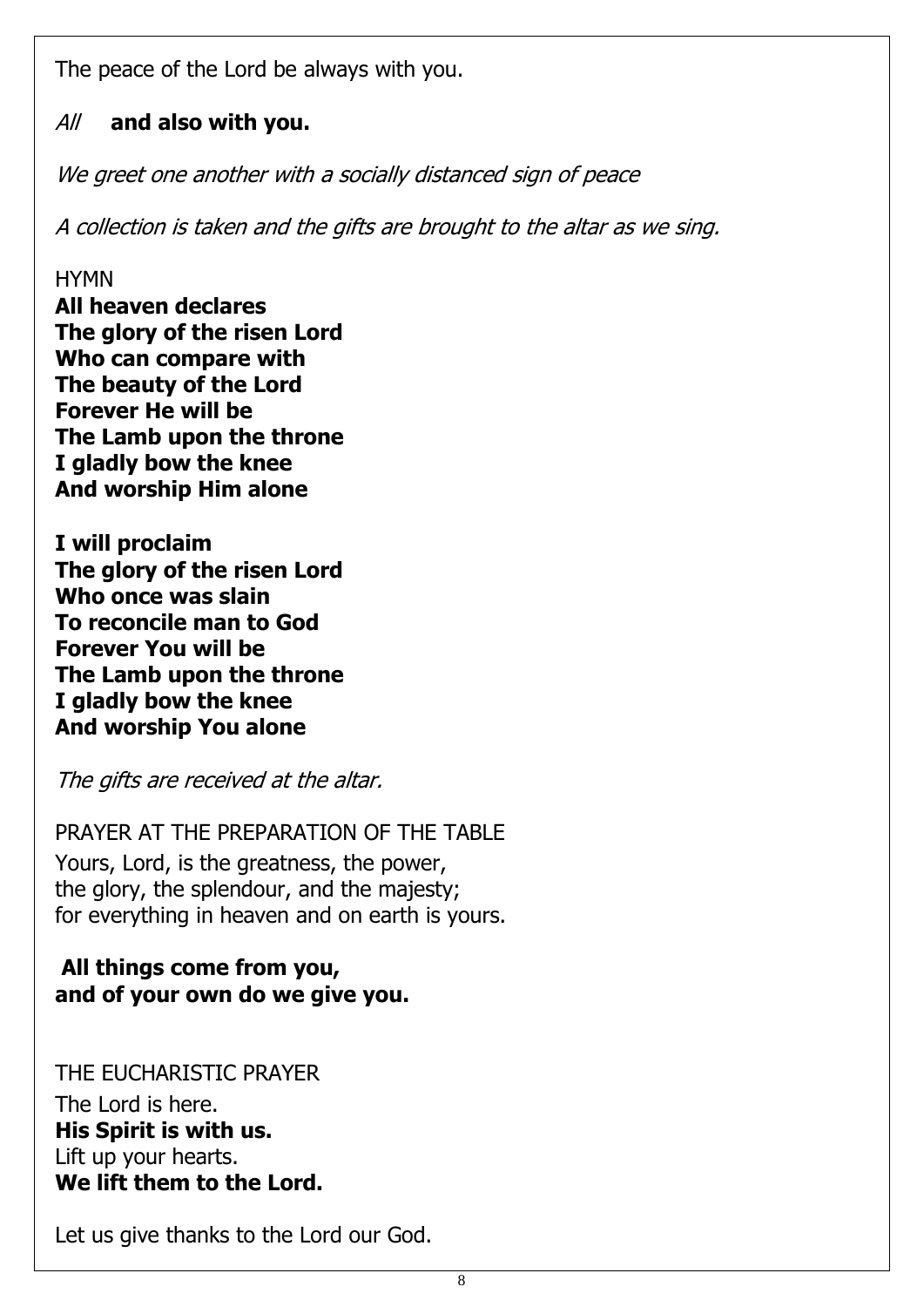# **It is right to give thanks and praise.**

Almighty God, good Father to us all, your face is turned towards your world. In love you gave us Jesus your Son to rescue us from sin and death. Your Word goes out to call us home to the city where angels sing your praise. We join with them in heaven's song:

**Holy, holy, holy Lord, God of power and might, heaven and earth are full of your glory. Hosanna in the highest. Blessed is he who comes in the name of the Lord. Hosanna in the highest.**

Please sit or kneel

Father of all, we give you thanks for every gift that comes from heaven. To the darkness Jesus came as your light. With signs of faith and words of hope he touched untouchables with love and washed the guilty clean. This is his story.

#### **This is our song: Hosanna in the highest.**

The crowds came out to see your Son, yet at the end they turned on him. On the night he was betrayed he came to table with his friends to celebrate the freedom of your people. This is his story.

## **This is our song: Hosanna in the highest.**

Jesus blessed you, Father, for the food; he took bread, gave thanks, broke it and said: This is my body, given for you all. Jesus then gave thanks for the wine; he took the cup, gave it and said: This is my blood, shed for you all for the forgiveness of sins. Do this in remembrance of me. This is our story. **This is our song:**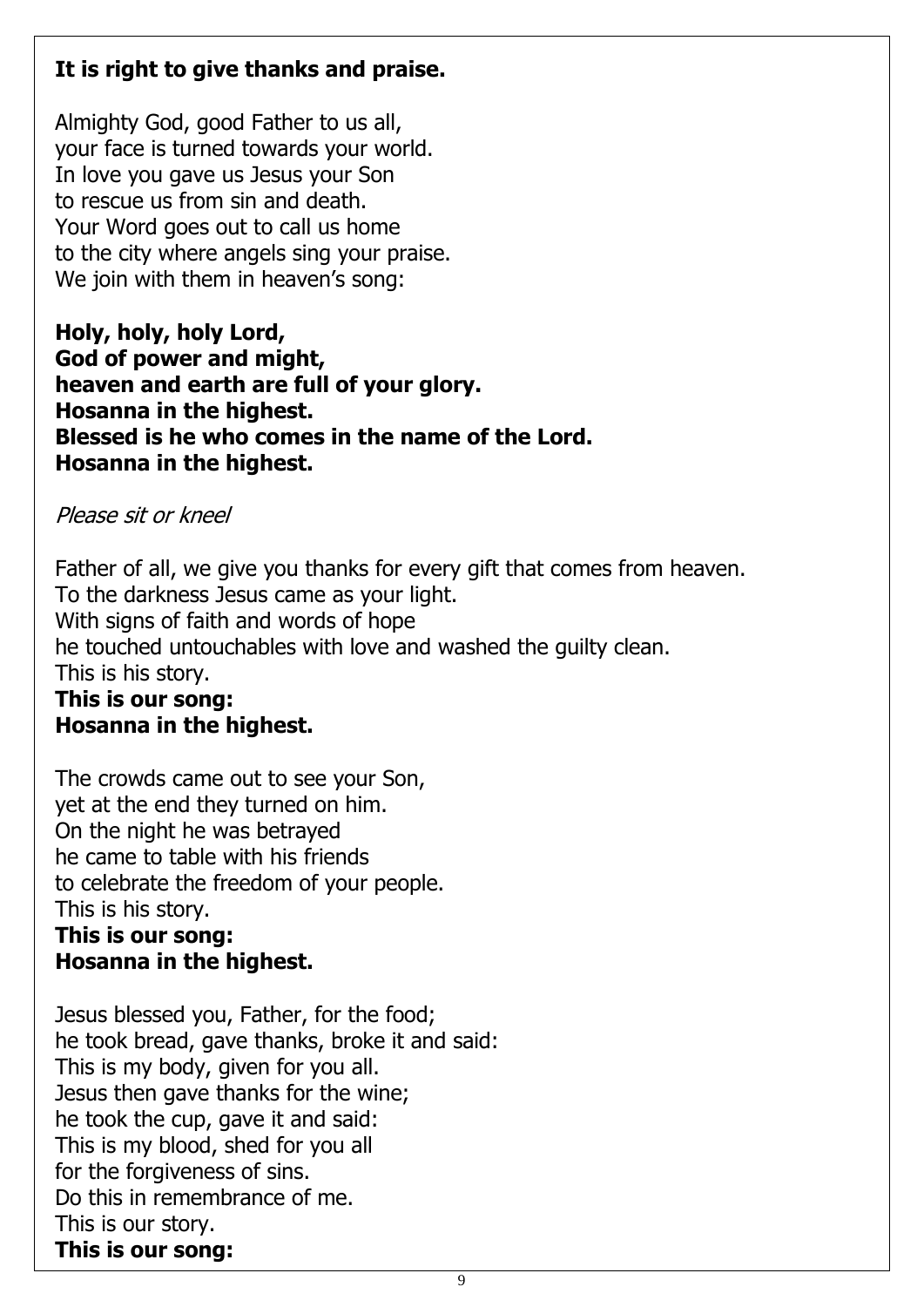## **Hosanna in the highest.**

Therefore, Father, with this bread and this cup we celebrate the cross on which he died to set us free. Defying death he rose again and is alive with you to plead for us and all the world. This is our story. **This is our song:**

# **Hosanna in the highest.**

Send your Spirit on us now that by these gifts we may feed on Christ with opened eyes and hearts on fire. May we and all who share this food offer ourselves to live for you and be welcomed at your feast in heaven where all creation worships you, Father, Son and Holy Spirit:

#### **Blessing and honour and glory and power be yours for ever and ever. Amen.**

THE LORD'S PRAYER

 Rejoicing in God's new creation, let us pray with confidence as our Saviour has taught us:

All **Our Father, who art in heaven, hallowed be thy name; thy kingdom come; thy will be done; on earth as it is in heaven. Give us this day our daily bread. And forgive us our trespasses, as we forgive those who trespass against us. And lead us not into temptation; but deliver us from evil. For thine is the kingdom, the power and the glory, for ever and ever. Amen.**

### BREAKING OF THE BREAD

We break this bread, to share in the body of Christ.

All **Though we are many, we are one body, because we all share in one bread.**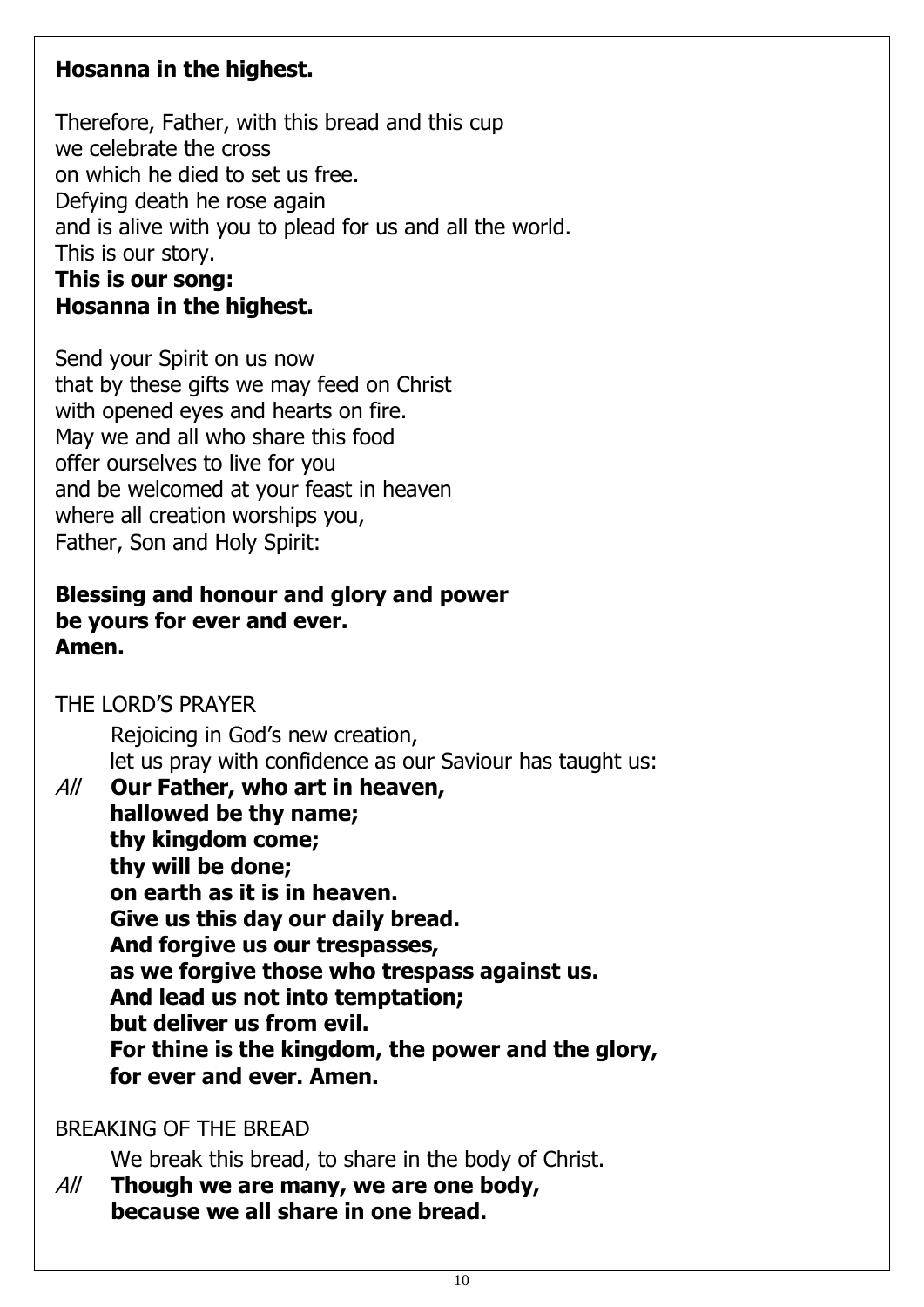#### AGNUS DEI

**Lamb of God, you take away the sin of the world: have mercy on us. Lamb of God, you take away the sin of the world: have mercy on us. Lamb of God, you take away the sin of the world: grant us peace.**

#### INVITATION TO HOLY COMMUNION

Alleluia. Christ our Passover is sacrificed for us.

All **Therefore let us keep the feast. Alleluia.**

You are invited to come forward and stand around the altar either to receive Holy Communion or bow your head for a blessing instead. Today we will receive wine in individual glasses. Please consume the bread as it is given to you but wait until all have received wine and we will drink together.

We remain in the circle until all have received. Please place your glasses in the baskets provided. We then sing together:

**Do Not Be Afraid, For I Have Redeemed You. I Have Called You By Your Name; You Are Mine.**

**When You Walk Through The Waters I'll Be With You, You Will Never Have To Sink Beneath The Qaves. Do Not Be Afraid, For I Have Redeemed You. I Have Called You By Your Name; You Are Mine.**

**When The Fire Is Burning All Around You, You Will Never Be Consumed By The Flames. Do Not Be Afraid, For I Have Redeemed You. I Have Called You By Your Name; You Are Mine.**

**When The Fear Of Loneliness Is Looming, Then Remember I Am At Your Side. Do Not Be Afraid, For I Have Redeemed You. I Have Called You By Your Name; You Are Mine.**

**When You Dwell In The Exile Of A Stranger, Remember You Are Precious In My Eyes. Do Not Be Afraid, For I Have Redeemed You. I Have Called You By Your Name; You Are Mine.**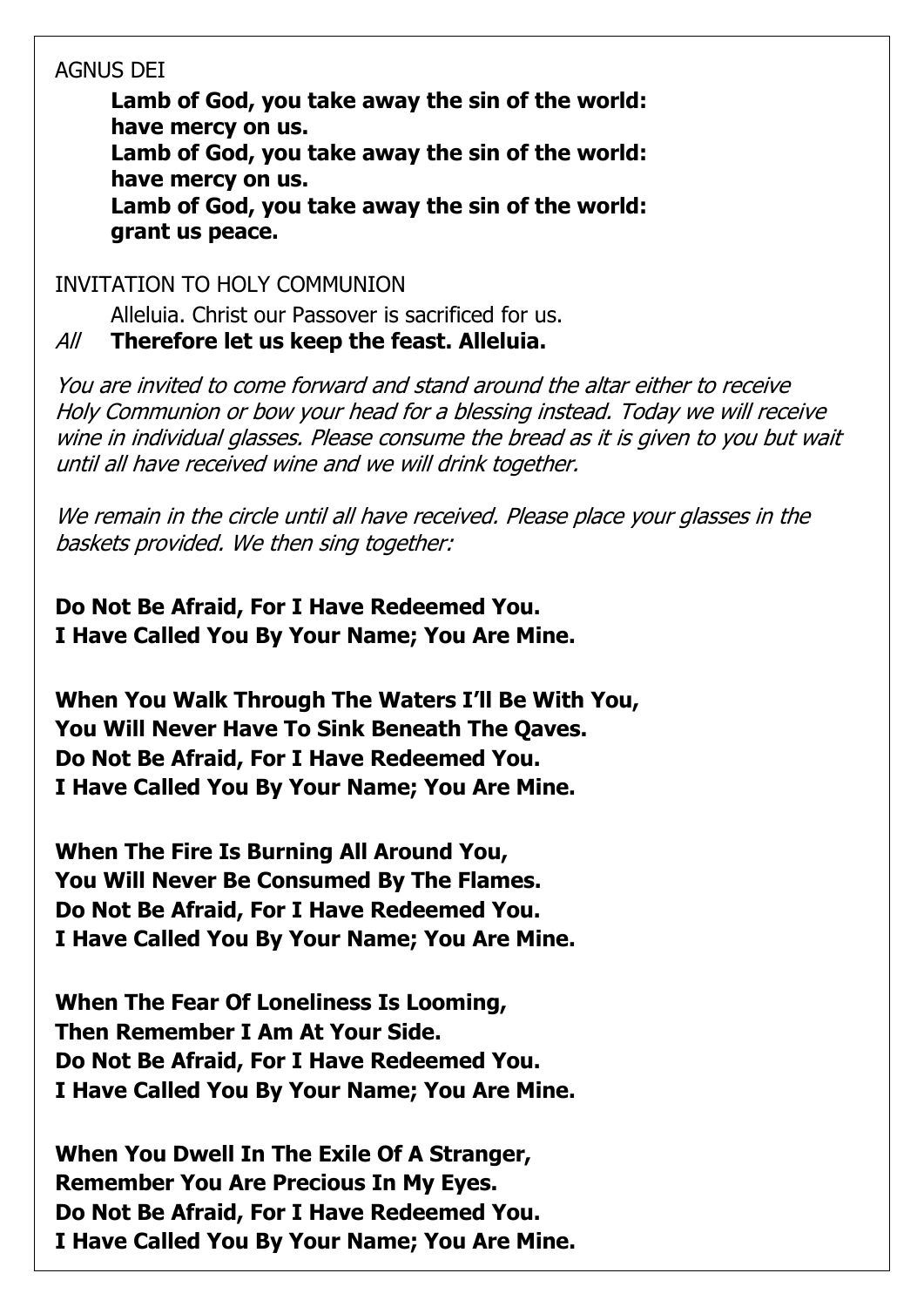**You Are Mine, Oh My Child; I Am Your Father, And I Love You With A Perfect Love. Do Not Be Afraid, For I Have Redeemed You. I Have Called You By Your Name; You Are Mine.**

POST COMMUNION PRAYER Eternal Father, we thank you for nourishing us with these heavenly gifts: may our communion strengthen us in faith, build us up in hope, and make us grow in love; for the sake of Jesus Christ our Lord. **Amen**

All **Almighty God, we thank you for feeding us with the body and blood of your Son Jesus Christ. Through him we offer you our souls and bodies to be a living sacrifice. Send us out in the power of your Spirit to live and work to your praise and glory. Amen.**

### **NOTICES**

HYMN

**Father, Lord of all Creation, Ground of Being, Life and Love; Height and depth beyond description Only life in you can prove: You are mortal life's dependence: Thought, speech, sight are ours by grace; Yours is every hour's existence, Sovereign Lord of time and space.**

**Jesus Christ, the Man for others, We, your children, make our prayer: Give us grace to love as brothers All whose burdens we can share. Where your name binds us together You, Lord Christ, will surely be; Where no selfishness can sever**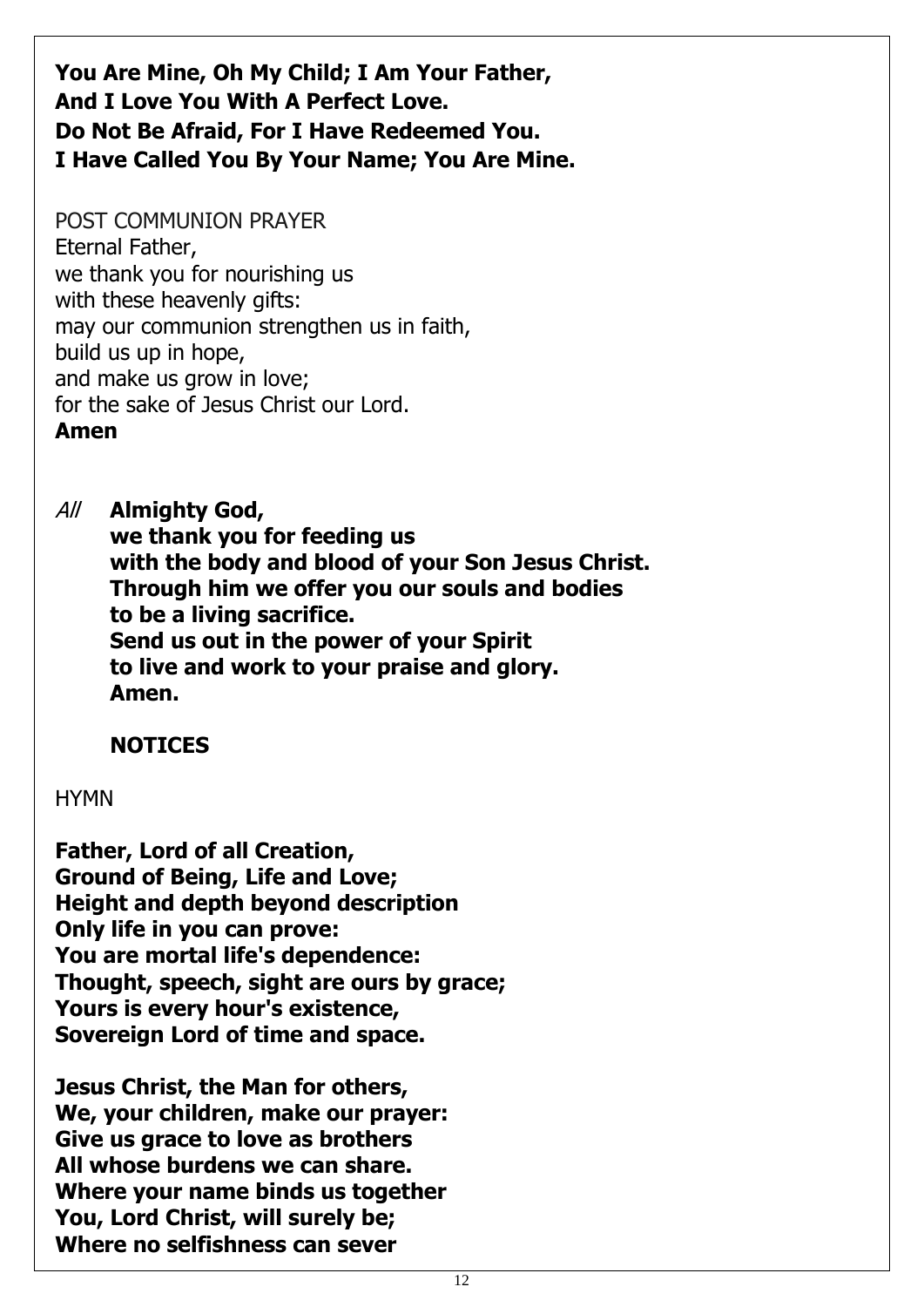**There your love may all men see.**

**Holy Spirit, rushing, burning Wind and flame of Pentecost, Fire our hearts afresh with yearning To regain what we have lost. May your love unite our action, Nevermore to speak alone: God, in us abolish faction, God, through us your love make known.**

### THE BLESSING AND DISMISSAL

Almighty God, we thank you for the gift of your holy word. May it be a lantern to our feet, a light to our paths, and a strength to our lives. Take us and use us to love and serve in the power of the Holy Spirit and in the name of your Son, Jesus Christ our Lord. And the blessing of God almighty, the Father, the Son, and the Holy Spirit, be among you and remain with you always. All **Amen.**

Go in peace to love and serve the Lord **In the name of Christ Amen**

> Do stay for tea, coffee and a chat **----------------------**

### **NOTICES**

# **Licensing of our new Vicar**

The Diocese have confirmed that Revd Tracey Byrne will be licensed as our new priest-in-charge on Tuesday 20th September at 7.30pm at St John's Carrington, with Bishop Paul officiating.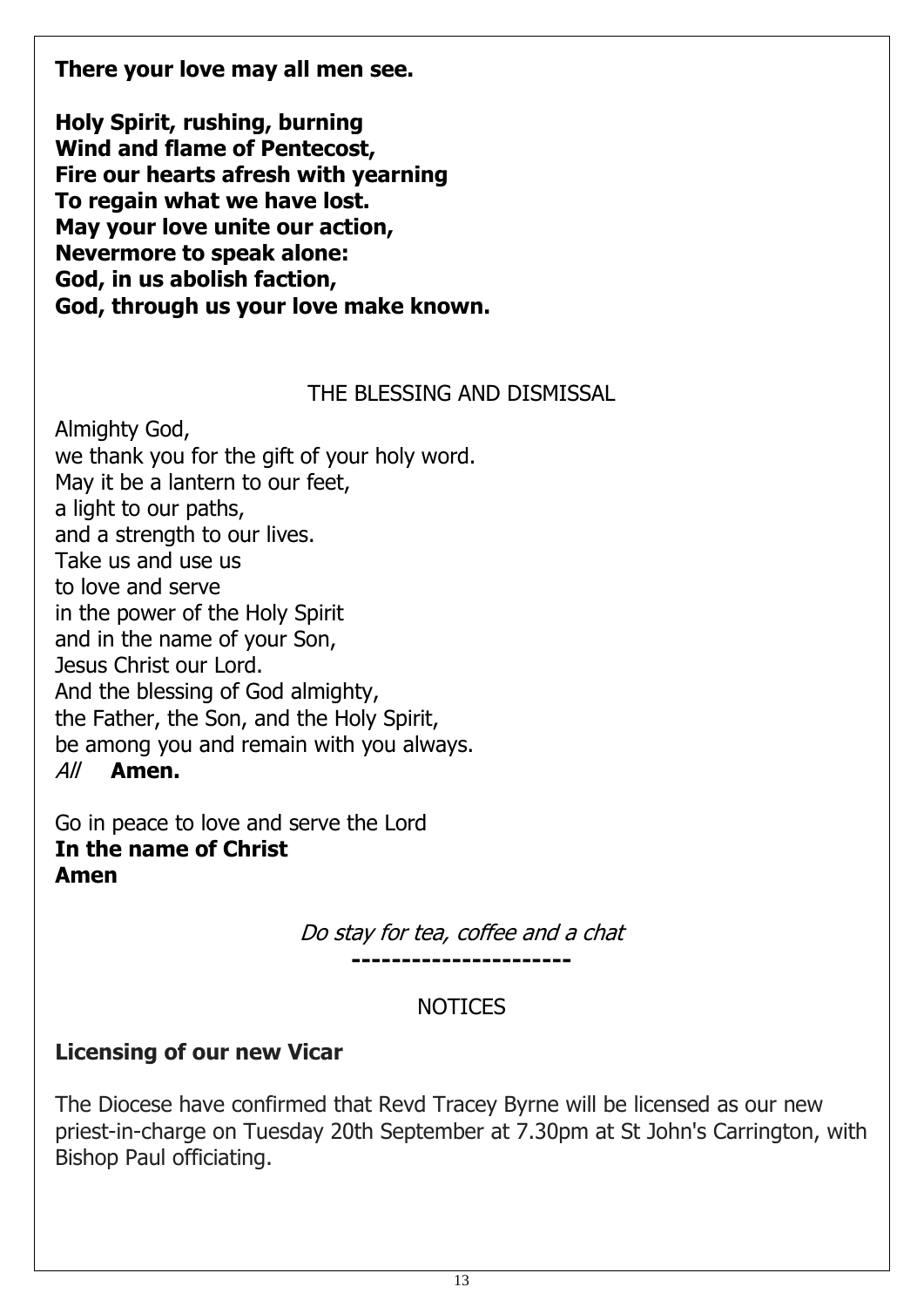# **Friday Bus Trips**

After a first enjoyable outing, the bus ventures out again on **Friday 1st July**, this time to Newark. If you are interested in going, please see Robin or Marie, who organise these adventures. Our thanks to Marie for bringing this welcome initiative to St. John's and our local community. The cost is £9 per person

# **Sharing Stories**

The next meeting of the Sherwood and Carrington memories session is **Wednesday 6th July 1.30 – 2.30**. This was thoroughly appreciated by participants at the first session. Organised by SCAMP, hosted at St. John's and featuring local historians; £3 includes a tea, coffee or squash.

# **Summer Events diary:**

# **Our main summer weekender is approaching**

# **Saturday 9th July 12 Mid-day – 5 pm Carrington Festival**

Back after a 2 year break and supported again by local organisations and the Sherwood Councillors.

This promises to be a very good event with a full programme of entertainment, exhibitions, stalls, food and drinks etc.

Please promote and support the Festival as much as possible.

On the Saturday we need people to prepare the building and grounds, look after various St. John's stalls, act as Marshalls etc. If you have not already offered please contact Cynthia directly or through Sam, with time/s you can give and preference of tasks. There are opportunities for everyone from 9 am until 6 pm.

# **Sunday 10th July 10am – 2pm Carrington Farmers' Market**

We celebrate the first anniversary of the market being at St. Johns. Let's give Sharon and her traders a great birthday!

Please consider whether you can help with welcoming the market in, being on hand to speak to visitors who come into church after the service, looking after some St. John's stalls in room 2 (11am – 2pm),

assisting at close of trading etc. Volunteers needed during 8 am – 3pm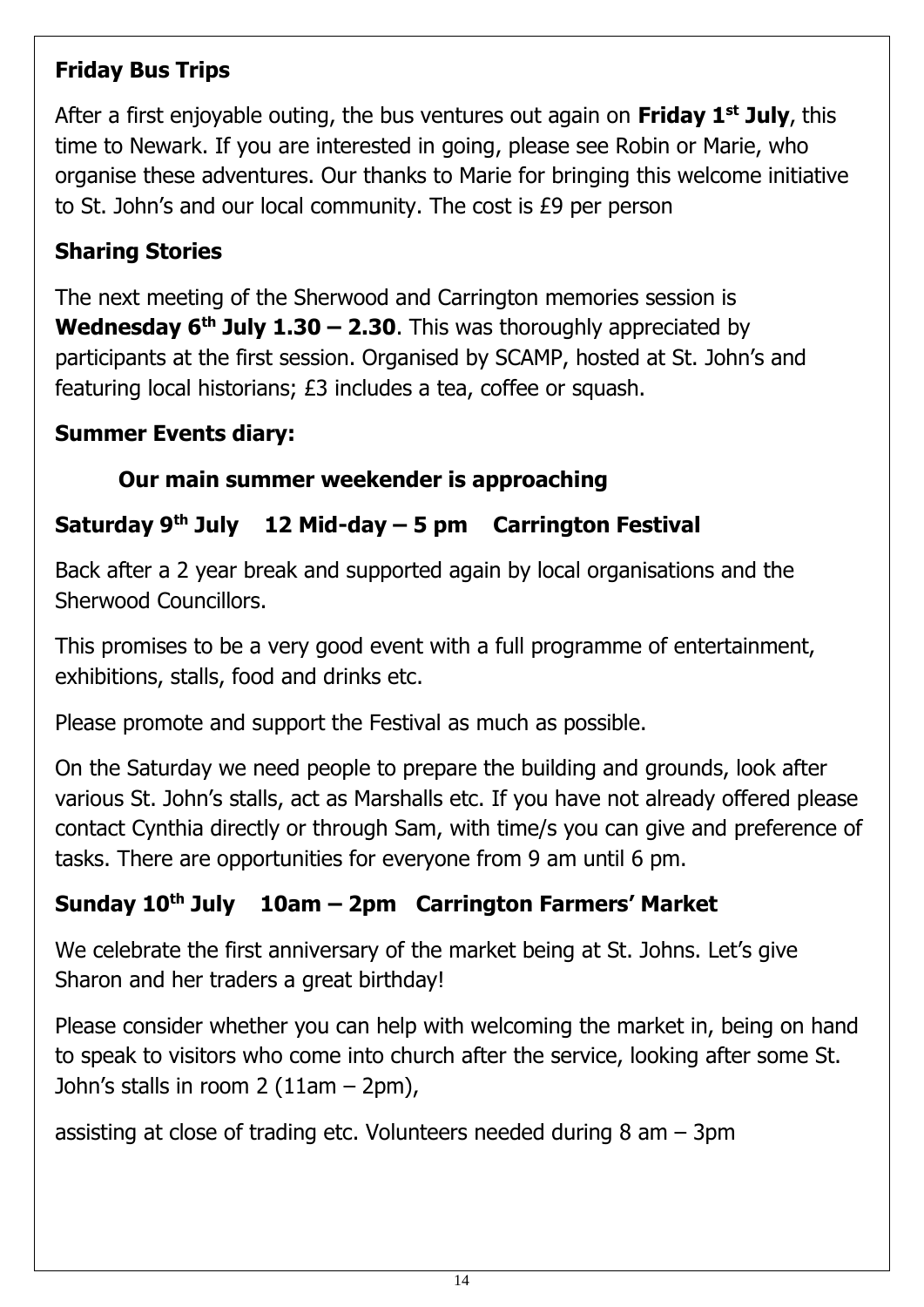# **Friday 22nd July 7pm.**

We welcome Nottingham Shakespeare Company who will perform 'The Comedy of Errors' in St. Johns grounds. Bring fold up chairs, rugs, drinks/snacks and enjoy.

# **Saturday August 27th Carrington Community Picnic with Music**

A lovely, relaxed 'end of summer' afternoon. Details will be announced soon.

# **Walsingham Pilgrimage**

This year's annual pilgrimage will take place between the 23rd and 25th September and 25 places have been reserved. Unfortunately, we have been unable to attend for the past 2 years due to the pandemic but are pleased to be able to return this year.

Accommodation will be on a full board basis commencing on the Friday PM and concluding mid-afternoon on the Sunday. Cost: Adults £152.00, Children (Age 5 - 16) £91.20, Under 5's free. Transport costs are extra.

Reserve your place now with Ray Hotson the organiser. A deposit of £30 should accompany your booking.

This annual pilgrimage is a great blessing to all who make the journey to pray in that

holy place. Have a word with folk who have been before if you are unsure about whether you might value the experience. (Almost everyone does…)

# **Services and events this week**

| <b>Wednesday 22nd June</b> |                                 |
|----------------------------|---------------------------------|
| 11am                       | Zoom coffee                     |
| $12pm - 1pm$               | Carrington Community Café       |
| <b>Sunday June 26th</b>    |                                 |
| 10am                       | Community Eucharist followed by |
|                            | refreshments                    |
| 12.00                      | Zoom coffee                     |
|                            |                                 |

| <b>Church Contacts</b>         |                                              |  |  |  |  |
|--------------------------------|----------------------------------------------|--|--|--|--|
| <b>MINISTRY</b><br><b>TEAM</b> | Email: ministryteam@stjohnscarrington.org.uk |  |  |  |  |
| <b>Associate Priest</b>        | <b>Rev David Jones</b><br>07597 194983       |  |  |  |  |